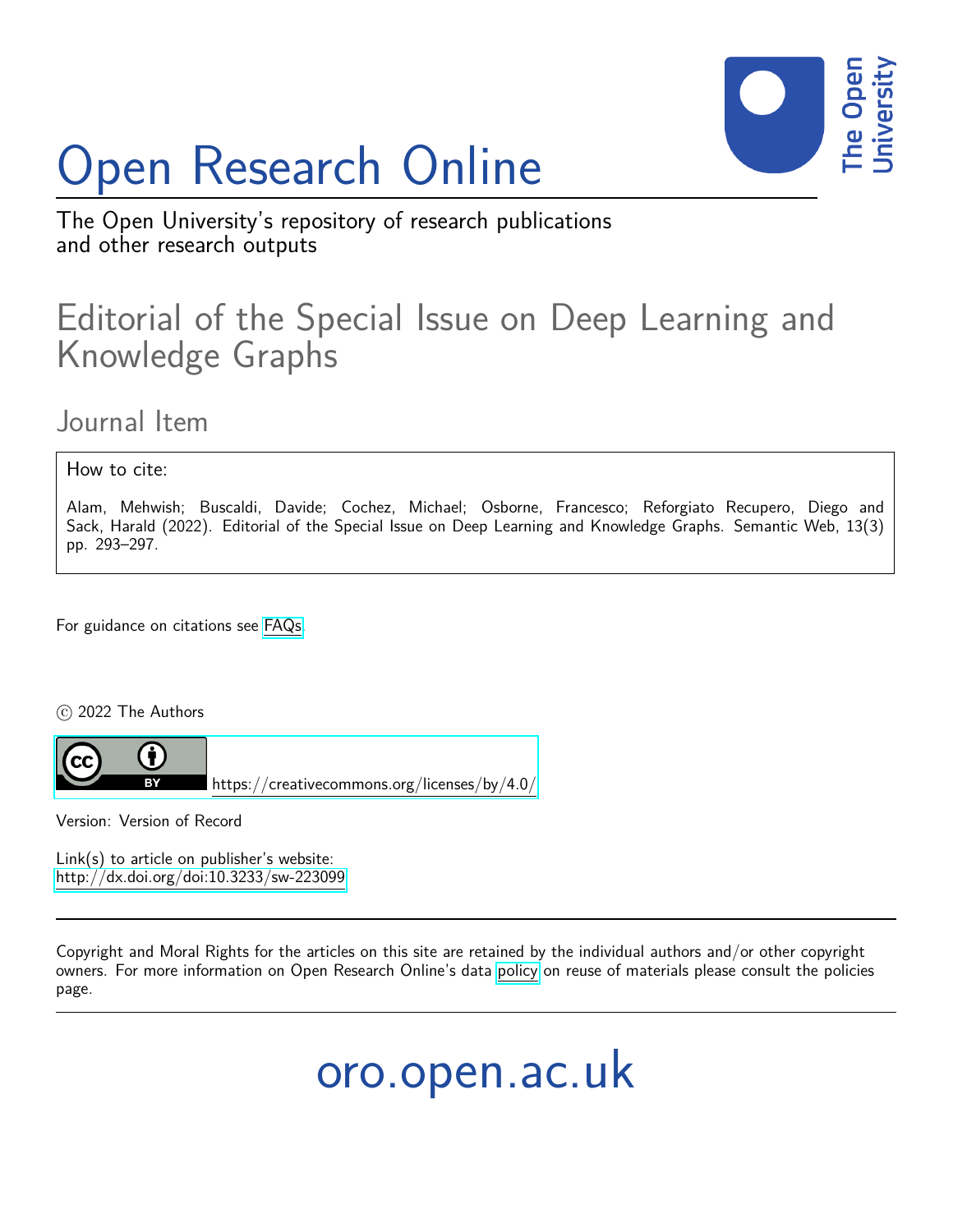# Editorial of the Special Issue on Deep Learning and Knowledge Graphs

<span id="page-1-4"></span><span id="page-1-3"></span><span id="page-1-1"></span><span id="page-1-0"></span>Mehwish Al[a](#page-1-0)m <sup>a[,b,](#page-1-1)[\\*](#page-1-2)</sup>, Davide Bus[c](#page-1-3)al[d](#page-1-4)i<sup>c</sup>, Micha[e](#page-1-5)l Cochez<sup>d</sup>, Francesco Osborne<sup>e</sup>, Diego Re[f](#page-1-6)orgi[a](#page-1-0)to Recupero<sup>f</sup> and Harald Sack a[,b](#page-1-1) <sup>a</sup> *FIZ-Karlsruhe, Leibniz Institute for Information Infrastructure, Karlsruhe, Germany* <sup>b</sup> *Karlsruhe Institute of Technology, Karlsruhe, Germany E-mails: [mehwish.alam@kit.edu,](mailto:mehwish.alam@kit.edu) [harald.sack@kit.edu](mailto:harald.sack@kit.edu)* <sup>c</sup> *LIPN, Université Sorbonne Paris Nord, France E-mail: [buscaldi@lipn.fr](mailto:buscaldi@lipn.fr)* <sup>d</sup> *University of Amsterdam, the Netherlands E-mail: [m.cochez@vu.nl](mailto:m.cochez@vu.nl)* <sup>e</sup> *KMi, The Open University, UK E-mail: [francesco.osborne@open.ac.uk](mailto:francesco.osborne@open.ac.uk)* <sup>f</sup> *Department of Mathematics and Computer Science, University of Cagliari, Italy E-mail: [diego.reforgiato@unica.it](mailto:diego.reforgiato@unica.it)*

<span id="page-1-6"></span><span id="page-1-5"></span>**Editors:** Pascal Hitzler, Kansas State University, USA; Krzysztof Janowicz, University of California, Santa Barbara, USA

### **1. Preface**

Over the past years, there has been a rapid growth in the use and the importance of Knowledge Graphs (KGs) along with their application to many important tasks such as entity linking, recommender systems [[8\]](#page-4-0), etc. KGs are large networks of real-world entities described in terms of their semantic types and their relationships to each other. On the other hand, Deep Learning has also become an important area of research, achieving important breakthroughs in various research fields, especially Natural Language Processing (NLP) and Image Processing. Consequently, in recent years there have been several studies that combine Deep Learning methods with KGs. For example 1) knowledge representation learning techniques [\[6](#page-4-1)] aimed at embedding entities and relations in a KG into a dense and low-dimensional vector space, 2) relation extraction techniques, aimed at extracting facts and relations from the text for automatically generating KGs, 3) entity linking techniques, aimed at completing KGs, 4) using KGs as an additional prior for image recognition, etc.

### **2. Aims**

The web contains a huge amount of information and is still expanding at a fast rate. KGs play a fundamental role in structuring and making available this information. For this reason, several big players such as Google, Facebook, and Amazon have adopted this powerful technology. A KG is a semantic network with real-world entities (organizations,

1570-0844 © 2022 – The authors. Published by IOS Press. This is an Open Access article distributed under the terms of the Creative Commons Attribution License ([CC BY 4.0](https://creativecommons.org/licenses/by/4.0/)).

<span id="page-1-2"></span><sup>\*</sup>Corresponding author. E-mail: [mehwish.alam@kit.edu](mailto:mehwish.alam@kit.edu).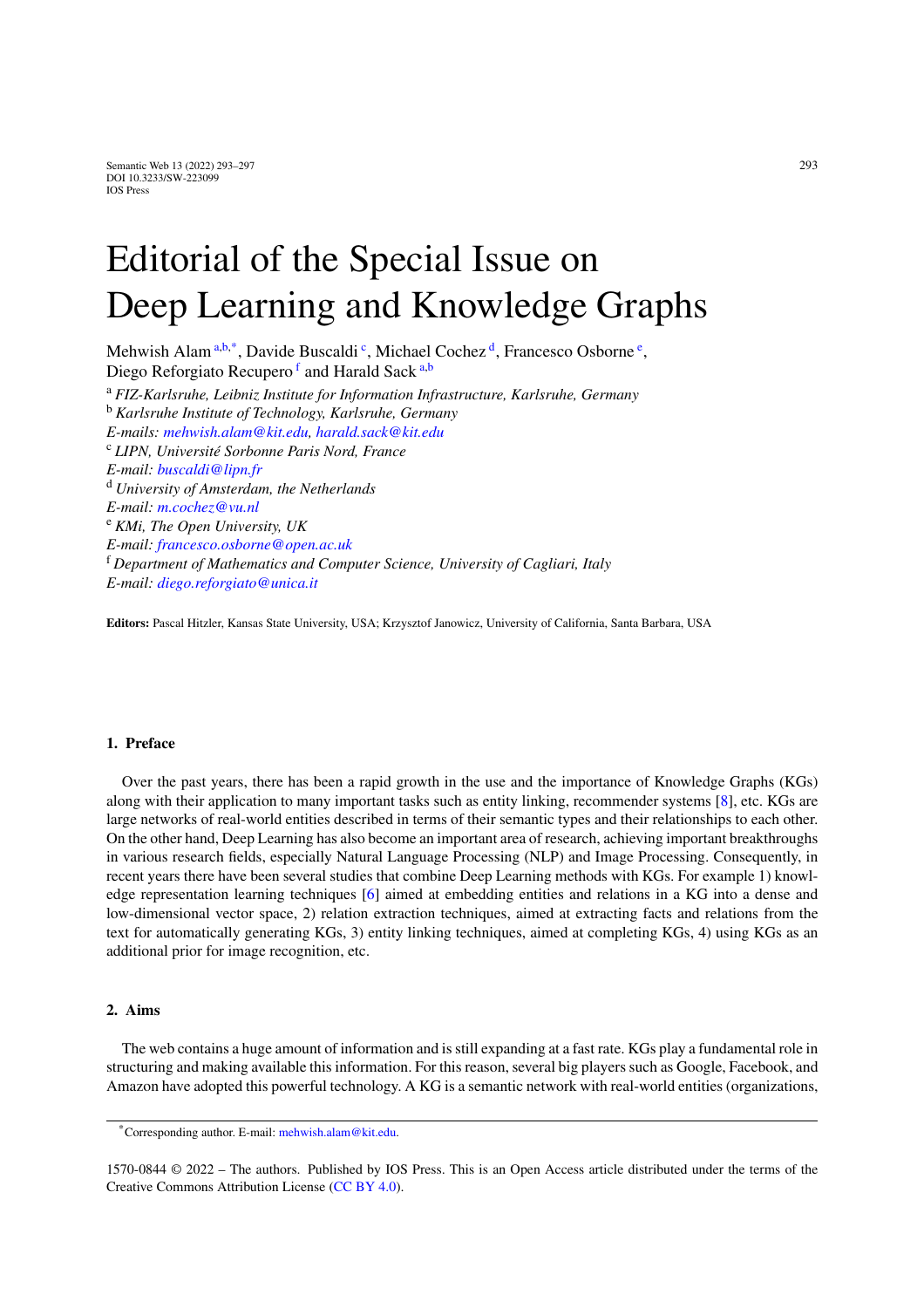#### 294 *M. Alam et al. / Editorial of the Special Issue on Deep Learning and Knowledge Graphs*

people, events, places) and illustrates the relationships between them. They have entity pairs that can be traversed to uncover meaningful connections which cannot be revealed in unstructured data.

Bringing KGs and machine and deep learning together [\[1](#page-4-2),[3–](#page-4-3)[5\]](#page-4-4) can systematically improve the accuracy of systems and extend the range of machine and deep learning capabilities. Leveraging KGs improves the explainability and trustworthiness of machine and deep learning models. Besides, KGs can be exploited to augment training data in cases where we have insufficient data. One more advantage provided by KGs is that they can help explain the predictions of the machine and deep learning models by mapping explanations to proper nodes in the graph.

Therefore, in order to pursue more advanced methodologies, it has become critical that the communities related to Deep Learning, KGs, and NLP join their forces in order to develop more effective algorithms and applications.

As an example, within the scholarly domain, KGs are widely adopted to support a variety of intelligent services to analyze the scientific research literature and forecast the research dynamics. Sometimes, they suffer from incompleteness such as missing affiliations, references, etc., and this led to the development of KG Embeddings and the application of different link prediction techniques [[14,](#page-4-5)[15](#page-4-6)]. Link prediction within a KG is the task to find a set of links between entities (nodes) of the KG which might provide more knowledge and fill potential gaps of information. The creation of KG Embeddings and novel link prediction techniques heavily rely on cutting-edge approaches to Deep Learning [\[19\]](#page-5-0).

This special issue aims to reinforce the relationships between these communities and foster interdisciplinary research in the areas of KG, Deep Learning, and Natural Language Processing. The works that we have requested from authors should provide relevant research in the area of KGs, deep learning techniques, and/or their combinations for real and innovative applications. The topics of interest include, but were not limited to:

- **–** New approaches for the combination of Deep Learning and KGs
	- ∗ Methods for generating KG (node) embeddings Scalability issues
	- ∗ Temporal KG Embeddings
	- ∗ Novel approaches
- **–** Applications of the combination of Deep Learning and KGs
	- ∗ Recommender Systems leveraging KGs
	- ∗ Link Prediction and completing KGs
	- ∗ Ontology Learning and Matching exploiting KG-Based Embeddings
	- ∗ KG-Based Sentiment Analysis
	- ∗ Natural Language Understanding/Machine Reading
	- ∗ Question Answering exploiting KGs and Deep Learning
	- ∗ Entity Linking
	- ∗ Trend Prediction based on KG Embeddings
	- ∗ Domain-Specific KG (e.g., Scholarly, Biomedical, Musical)
	- ∗ Applying KG embeddings to real-world scenarios.

#### **3. Content**

The special issue was able to attract 13 submissions covering relevant areas of research, i.e., deep learning and KGs. We had over 28 different affiliations of authors submitting their work. Out of which 11 papers were accepted after two rounds of reviews indicating an acceptance rate of 84%. Each paper was reviewed by 3 expert reviewers. The accepted papers include two surveys on transfer learning using KGs and on neural entity linking models based on deep learning. The other accepted papers discuss semantic table interpretation, answer selection, network representation learning method, taxonomy enrichment, identification methods for the emergence of new topics, a comparison between KG embedding for data mining and link prediction, discovering alignment relations within the biomedical domain, learning MIDI embeddings to predict music metadata, and the prediction of adverse biological effects of chemicals. All the papers above made use of KGs in different forms. In the following, we will provide a broad overview of all the accepted papers.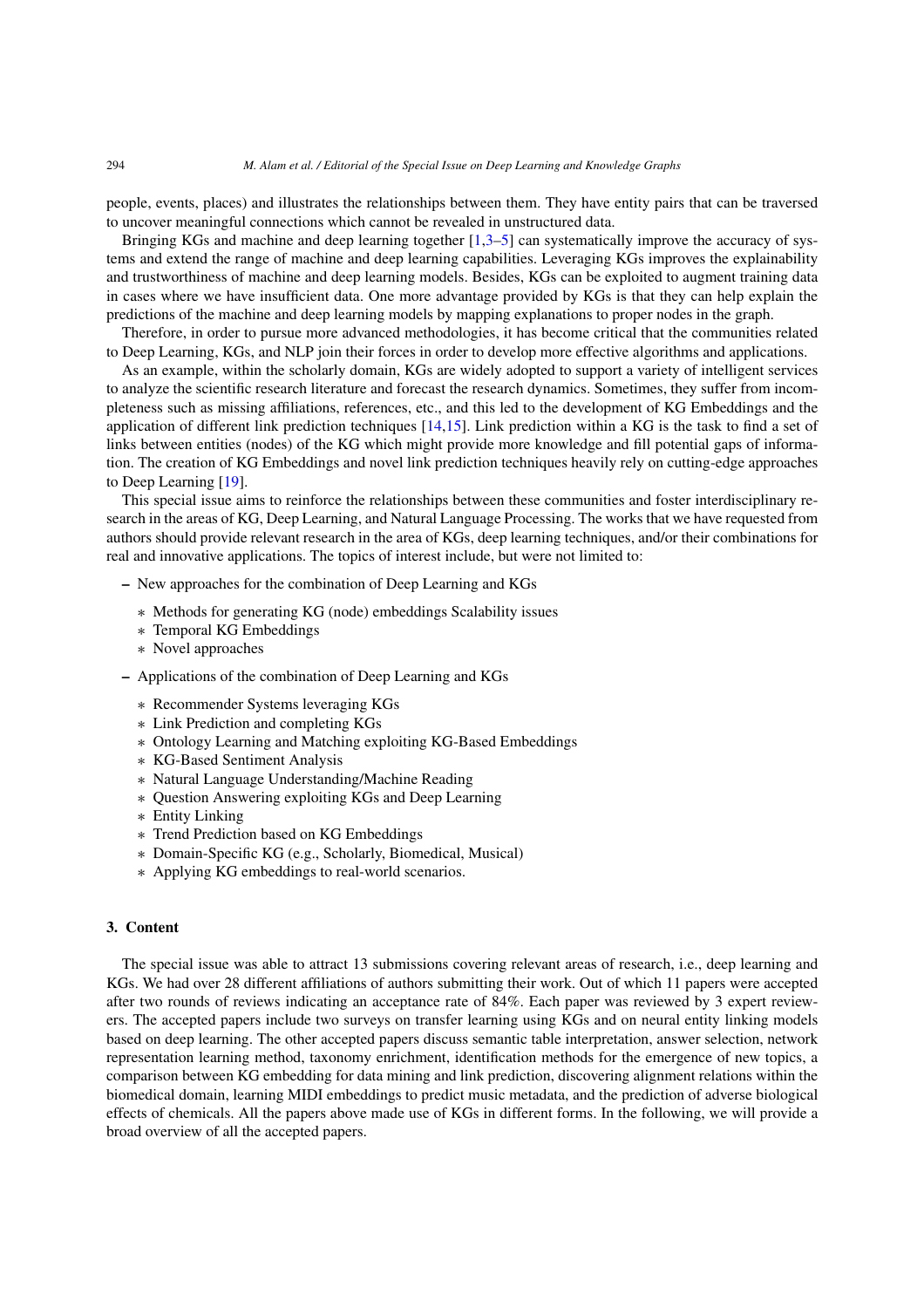The first paper, "Neural Entity Linking: A Survey of Models Based on Deep Learning" [\[18](#page-5-1)], by Ozge Sevgili, Artem Shelmanov, Mikhail Arkhipov, Alexander Panchenko, and Chris Biemann, is a survey about neural entity linking systems proposed since 2015. The authors made a systematic comparison of their performance of them on state-of-the-art benchmarks. Moreover, the authors divided those methods by generic architectural components and grouped them by several common themes. Finally, the authors introduced a discussion of popular embedding techniques as they are often leveraged by many neural models and discussed recent use-cases of entity linking.

The second paper, "A Survey on Visual Transfer Learning using Knowledge Graphs" [\[11](#page-4-7)], by Sebastian Monka, Lavdim Halilaj, and Achim Rettinger is a comprehensive analysis of how the rising field of transfer learning is taking advantage of KGs. Specifically, KGs are typically used for representing auxiliary knowledge either in an underlying graph-structured schema or in a vector-based KG embedding. The survey also provides an overview of KG embedding methods and describes several joint training objectives suitable to combine them with high dimensional visual embeddings.

The third paper, "Tab2KG: Semantic Table Interpretation with Lightweight Semantic Profiles" [[7\]](#page-4-8) by Simon Gottschalk and Elena Demidova, presents Tab2KG, a new method for automatically inferring tabular data semantics and transforming such data into a data graph. This solution uses a one-shot learning approach that relies on lightweight semantic profiles to map a tabular dataset containing previously unseen instances to a domain ontology. Tab2KG outperforms state-of-the-art semantic table interpretation baselines on several real-world datasets from different application domains.

The fourth paper, "Answer Selection in Community Question Answering Exploiting Knowledge Graph and Context Information" [\[2\]](#page-4-9) by Golshan Afzali Boroujenia, Heshaam Failia, and Yadollah Yaghoobzadeha present a novel answer selection method that takes advantage of the knowledge embedded in KGs. This solution uses variational autoencoders in a multi-task learning process with a classifier to produce class-specific representations of the answers. The method outperforms significantly the existing baselines on three widely used datasets.

The fifth paper, "Network representation learning method embedding linear and nonlinear network structures" [\[20](#page-5-2)] by Hu Zhang, Jingjing Zhou, Ru Li, and Fan Yue proposed an enhancement to the Hierarchical Graph Convolutional Networks model to learn network representations. Their method is based on unsupervised joint learning with shallow and deep learning models. The first is used to extract features from nodes and the second to obtain structural features by aggregating information from neighboring nodes. Their method improves the results previously obtained with Hierarchical Graph Convolutional Networks.

The sixth paper, "Taxonomy Enrichment with Text and Graph Vector Representations" [[16\]](#page-5-3), by Irina Nikishina, Mikhail Tikhomirov, Varvara Logacheva, Yuriy Nazarov, Alexander Panchenko, and Natalia Loukachevitch, targets the problem of taxonomy enrichment which aims at adding new words to the existing taxonomy. This paper provides a comprehensive study of the existing approaches to taxonomy enrichment based on word and graph vector representations. This study also explores how deep learning architectures can be used to extend the taxonomic backbones of KGs.

The seventh paper, "Analyzing the generalizability of the network-based topic emergence identification method" [\[9](#page-4-10)] by Sukhwan Jung, and Aviv Segev, analyzed the topic evolution method with the task to predict new topics. The method is general and can work in any collection of data where the topics are defined by their neighbors' previous relationships. Twenty sample topic networks were built within different domains such as business, materials, diseases, and computer science from the Microsoft Academic Graph dataset.

The eighth paper, "Knowledge Graph Embedding for Data Mining vs. Knowledge Graph Embedding for Link Prediction – Two Sides of the same Coin?" [[17\]](#page-5-4) by Jan Portisch, Nicolas Heist, and Heiko Paulheim, examines two tasks: encoding provision for data mining tasks and predicting links in a KG. The authors mentioned that the two tasks are related and showed that a set of approaches can be used for both. In particular, authors explored linkprediction based embeddings for other downstream tasks based on similarity and proposed a link prediction method based on node embedding techniques such as RDF2vec. Finally, the authors drew a list of remarks on which method should be used and in which condition.

The ninth paper, "Discovering alignment relations with Graph Convolutional Networks: a biomedical case study" [\[12](#page-4-11)] by Pierre Monnin, Chedy Raïssi, Amedeo Napoli, and Adrien Coulet. The article proposes to match nodes within a KG by learning node embeddings with Graph Convolutional Networks and by clustering nodes based on their embeddings, in order to suggest alignment relations between nodes of the same cluster. The authors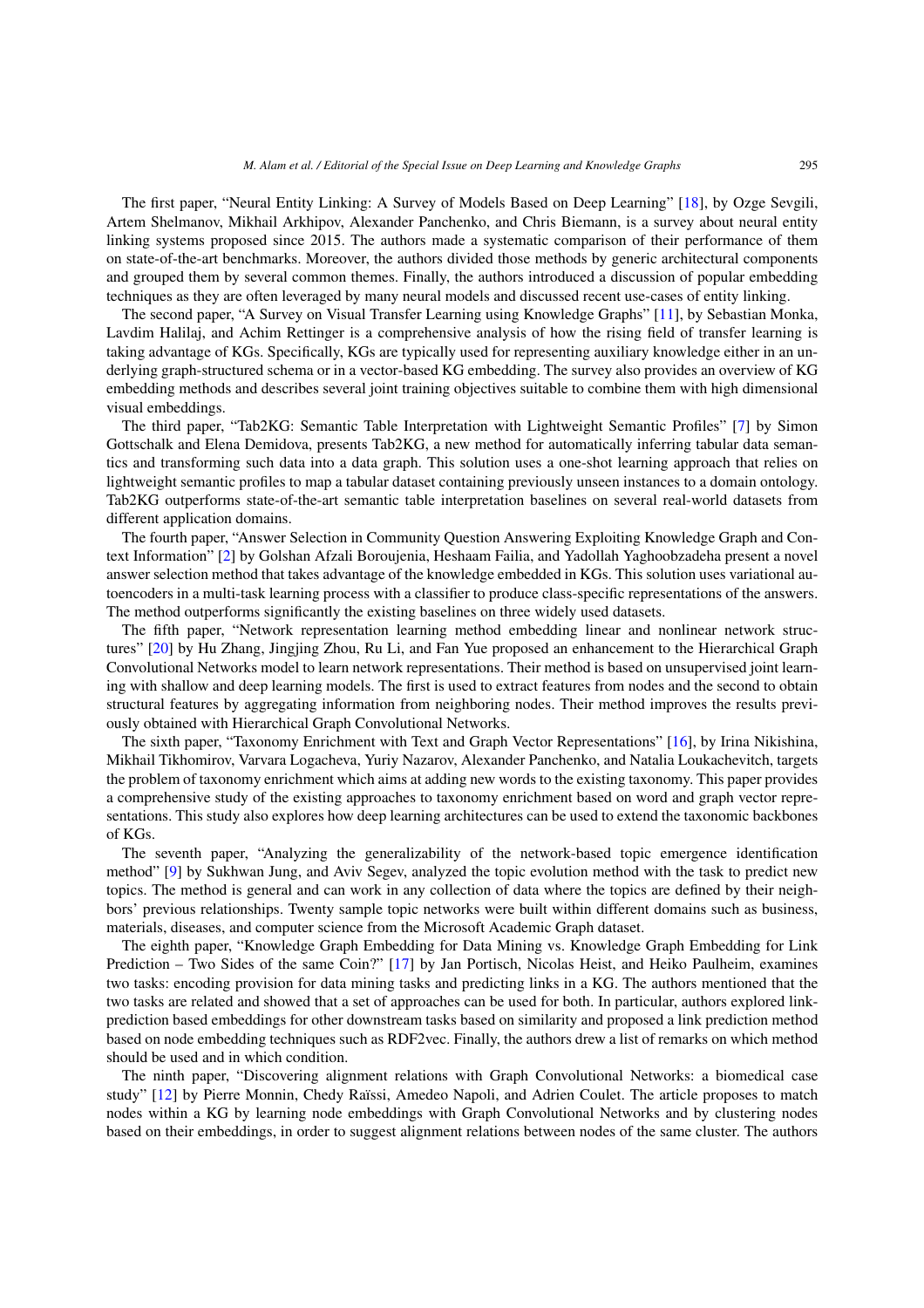first applied inference rules associated with domain knowledge, independently or combined, before learning node embeddings, and measured the improvements in matching results. Then the authors observed that distances in the embedding space are coherent with the "strength" of these different relations.

The tenth paper, "MIDI2vec: Learning MIDI Embeddings for Reliable Prediction of Symbolic Music Metadata" [\[10\]](#page-4-12) from Pasquale Lisena, Albert Merono-Penuela, and Raphael Troncy proposed a novel approach to exploit graph embedding techniques to represent MIDI files as vectors. MIDI data are thus mapped as graphs that include information about tempo, time signature, programs, and notes. Authors employed node2vec to generate embeddings and prove that the resulting vectors can be successfully leveraged to predict the musical genre and other metadata such as the composer, the instrument, or the movement.

The eleventh paper, "Prediction of Adverse Biological Effects of Chemicals Using Knowledge Graph Embeddings" [\[13](#page-4-13)] by Erik Bryhn Myklebust, Ernesto Jimenez-Ruiz, Jiaoyan Chen, Raoul Wolf, and Knut Erik Tollefsen. The paper proposes a KG based on major data sources used in ecotoxicological risk assessment. The authors apply this KG to an important task in risk assessment, namely chemical effect prediction. In order to do so, the authors have used nine KG embedding models for this prediction task where the authors conclude that using KG embeddings can increase the accuracy of effect prediction.

#### **References**

- <span id="page-4-2"></span>[1] S.B. Abbès, R. Hantach, P. Calvez, D. Buscaldi, D. Dessì, M. Dragoni, D.R. Recupero and H. Sack (eds), *Joint Proceedings of the 2nd International Workshop on Deep Learning Meets Ontologies and Natural Language Processing (DeepOntoNLP 2021) & 6th International Workshop on Explainable Sentiment Mining and Emotion Detection (X-SENTIMENT 2021) Co-Located with 18th Extended Semantic Web Conference 2021*, Hersonissos, Greece, June 6th–7th, 2021 (moved online), CEUR Workshop Proceedings, Vol. 2918, CEUR-WS.org, 2021. ISSN 1613-0073. [http://ceur-ws.org/Vol-2918.](http://ceur-ws.org/Vol-2918)
- <span id="page-4-9"></span>[2] G. Afzali, H. Faili and Y. Yaghoobzadeh, Answer selection in community question answering exploiting knowledge graph and context information, *Semantic Web* **13** (2022), 339–356. doi[:10.3233/SW-222970.](https://doi.org/10.3233/SW-222970)
- <span id="page-4-3"></span>[3] M. Alam, D. Buscaldi, M. Cochez, F. Osborne, D.R. Recupero and H. Sack (eds), *Proceedings of the Workshop on Deep Learning for Knowledge Graphs (DL4KG2019) Co-Located with the 16th Extended Semantic Web Conference 2019 (ESWC 2019)*, Portoroz, Slovenia, June 2, 2019, CEUR Workshop Proceedings, Vol. 2377, CEUR-WS.org, 2019. ISSN 1613-0073. <http://ceur-ws.org/Vol-2377>.
- [4] M. Alam, D. Buscaldi, M. Cochez, F. Osborne, D.R. Recupero and H. Sack (eds), *Proceedings of the Workshop on Deep Learning for Knowledge Graphs (DL4KG2020) Co-Located with the 17th Extended Semantic Web Conference 2020 (ESWC 2020)*, Heraklion, Greece, June 2, 2020 (moved online), CEUR Workshop Proceedings, Vol. 2635, CEUR-WS.org, 2020. ISSN 1613-0073. [http://ceur-ws.org/Vol-](http://ceur-ws.org/Vol-2635)[2635.](http://ceur-ws.org/Vol-2635)
- <span id="page-4-4"></span>[5] M. Alam, A. Fensel, J.M. Gil, B. Moser, D.R. Recupero and H. Sack, Special issue on machine learning and knowledge graphs, *Future Gener. Comput. Syst.* **129** (2022), 50–53. doi[:10.1016/j.future.2021.11.022](https://doi.org/10.1016/j.future.2021.11.022).
- <span id="page-4-1"></span>[6] G.A. Gesese, R. Biswas, M. Alam and H. Sack, A survey on knowledge graph embeddings with literals: Which model links better literal-ly?, *Semantic Web* **12**(4) (2021), 617–647. doi[:10.3233/SW-200404](https://doi.org/10.3233/SW-200404).
- <span id="page-4-8"></span>[7] S. Gottschalk and E. Demidova, Tab2KG: Semantic table interpretation with lightweight semantic profiles, *Semantic Web* **13** (2022), 571–597. doi[:10.3233/SW-222993](https://doi.org/10.3233/SW-222993).
- <span id="page-4-0"></span>[8] A. Iana, M. Alam and H. Paulheim, A survey on knowledge-aware news recommender systems, *Semantic Web Journal* (2022).
- <span id="page-4-10"></span>[9] S. Jung and A. Segev, Analyzing the generalizability of the network-based topic emergence identification method, *Semantic Web* **13** (2022), 423–439. doi[:10.3233/SW-212951](https://doi.org/10.3233/SW-212951).
- <span id="page-4-12"></span>[10] P. Lisena, A. Meroño-Pe nuela and R. Troncy, MIDI2vec: Learning MIDI embeddings for reliable prediction of symbolic music metadata, *Semantic Web* **13** (2022), 357–377. doi:[10.3233/SW-210446.](https://doi.org/10.3233/SW-210446)
- <span id="page-4-7"></span>[11] S. Monka, L. Halilaj and A. Rettinger, A survey on visual transfer learning using knowledge graphs, *Semantic Web* **13** (2022), 477–510. doi[:10.3233/SW-212959](https://doi.org/10.3233/SW-212959).
- <span id="page-4-11"></span>[12] P. Monnin, C. Raïssi, A. Napoli and A. Coulet, Discovering alignment relations with Graph Convolutional Networks: A biomedical case study, *Semantic Web* **13** (2022), 379–398. doi[:10.3233/SW-210452.](https://doi.org/10.3233/SW-210452)
- <span id="page-4-13"></span>[13] E.B. Myklebust, E. Jimenez-Ruiz, J. Chen, R. Wolf and K.E. Tollefsen, Prediction of adverse biological effects of chemicals using knowledge graph embeddings, *Semantic Web* **13** (2022), 299–338. doi[:10.3233/SW-222804.](https://doi.org/10.3233/SW-222804)
- <span id="page-4-5"></span>[14] M. Nayyeri, G.M. Cil, S. Vahdati, F. Osborne, A. Kravchenko, S. Angioni, A. Salatino, D. Reforgiato Recupero, E. Motta and J. Lehmann, Link prediction of weighted triples for knowledge graph completion within the scholarly domain, *IEEE Access* **9** (2021), 116002–116014. doi[:10.1109/ACCESS.2021.3105183.](https://doi.org/10.1109/ACCESS.2021.3105183)
- <span id="page-4-6"></span>[15] M. Nayyeri, G.M. Cil, S. Vahdati, F. Osborne, M. Rahman, S. Angioni, A.A. Salatino, D.R. Recupero, N. Vassilyeva, E. Motta and J. Lehmann, Trans4E: Link prediction on scholarly knowledge graphs, *Neurocomputing* **461** (2021), 530–542. doi[:10.1016/j.neucom.2021.](https://doi.org/10.1016/j.neucom.2021.02.100) [02.100.](https://doi.org/10.1016/j.neucom.2021.02.100)